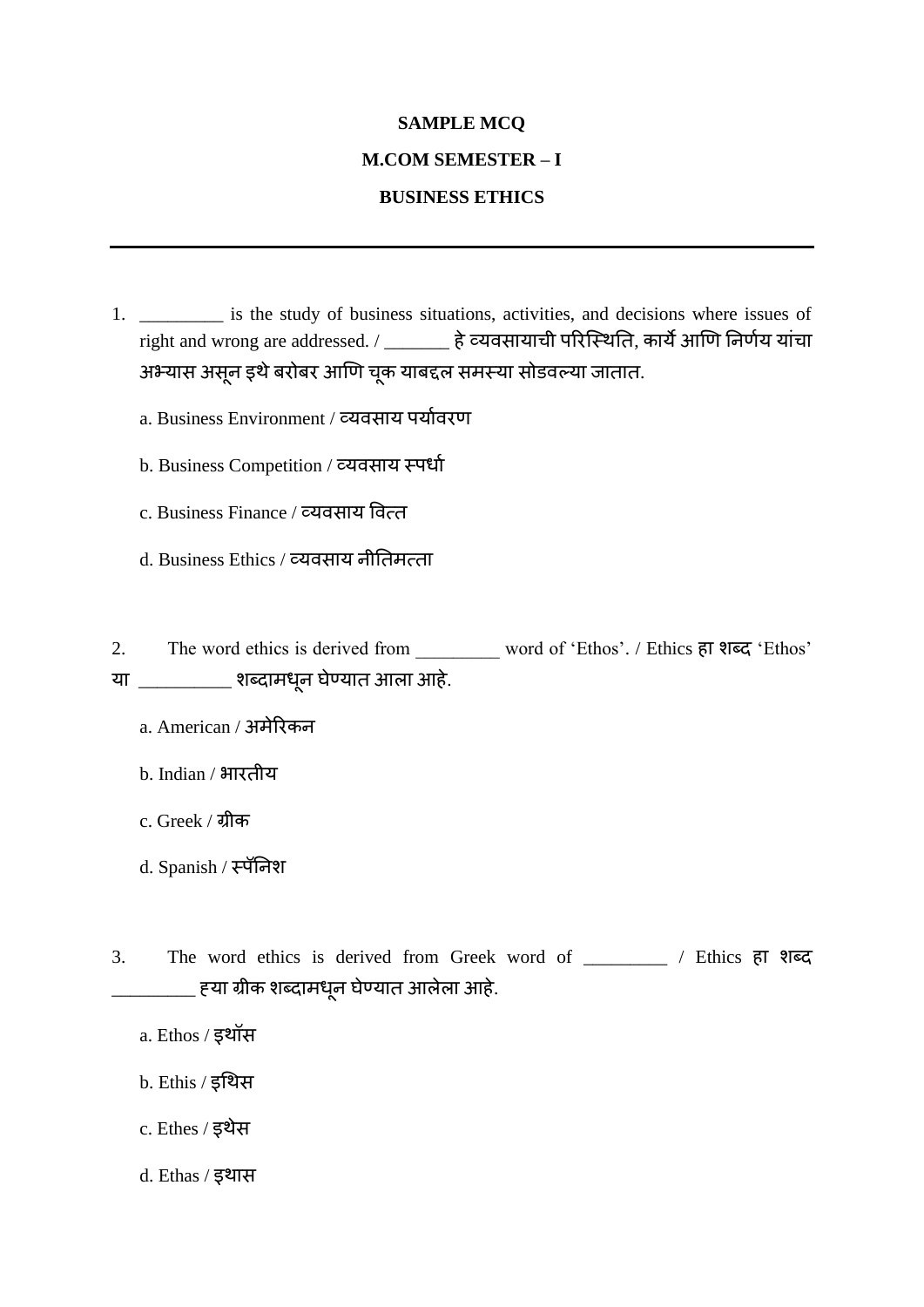4.\_\_\_\_\_\_\_\_\_ is one of the elements of good corporate governance. / \_\_\_\_\_\_\_\_\_\_\_\_ षा एक उत्तम कॉर्पोरेट गवर्नेंसचा एक घटक आहे.

- a. Non-responsiveness / प्रतिसाद नसलेला
- b. Transparency / पारदर्शकता
- c. Unfairness / अन्याय
- d. Inequity / विषमता

5. The process by which accountants use their knowledge of accounting rules to manipulate the figures reported in the accounts of a business in known as \_\_\_\_\_\_\_\_\_. / एका व्यळशायाच्या खात्यात ( accounts) नोंदविलेल्या आकडेवारीत फेरफार करण्यासाठी लेखापाल त्यांच्या लेखा त्रियमांच्या ज्ञानाचा वापर करतात अशी प्रक्रियेस \_\_\_\_\_\_\_\_ म्हणतात.

- a. Financial Accounting / आर्थिक लेखा
- b. Creative Accounting / क्रिएटटव्ष ऱेखा
- c. Cost Accounting / खर्च लेखा
- d. Fair Value Accounting / उचित मूल्य लेखा

 $6.$  \_\_\_\_\_\_\_\_\_\_\_ is an example of ethics in marketing.  $\frac{1}{2}$  \_\_\_\_\_\_\_\_\_\_\_\_\_\_ हे विपणनातील नीतिशास्त्राचे एक उदाहरण आहे.

- a. Fair pricing / वाजवी किंमत
- b. Performance appraisal / कामाचे मूल्यमापन
- c. Targeting children / मुलांना लक्ष्य करणे
- d. Defamation / मानहानि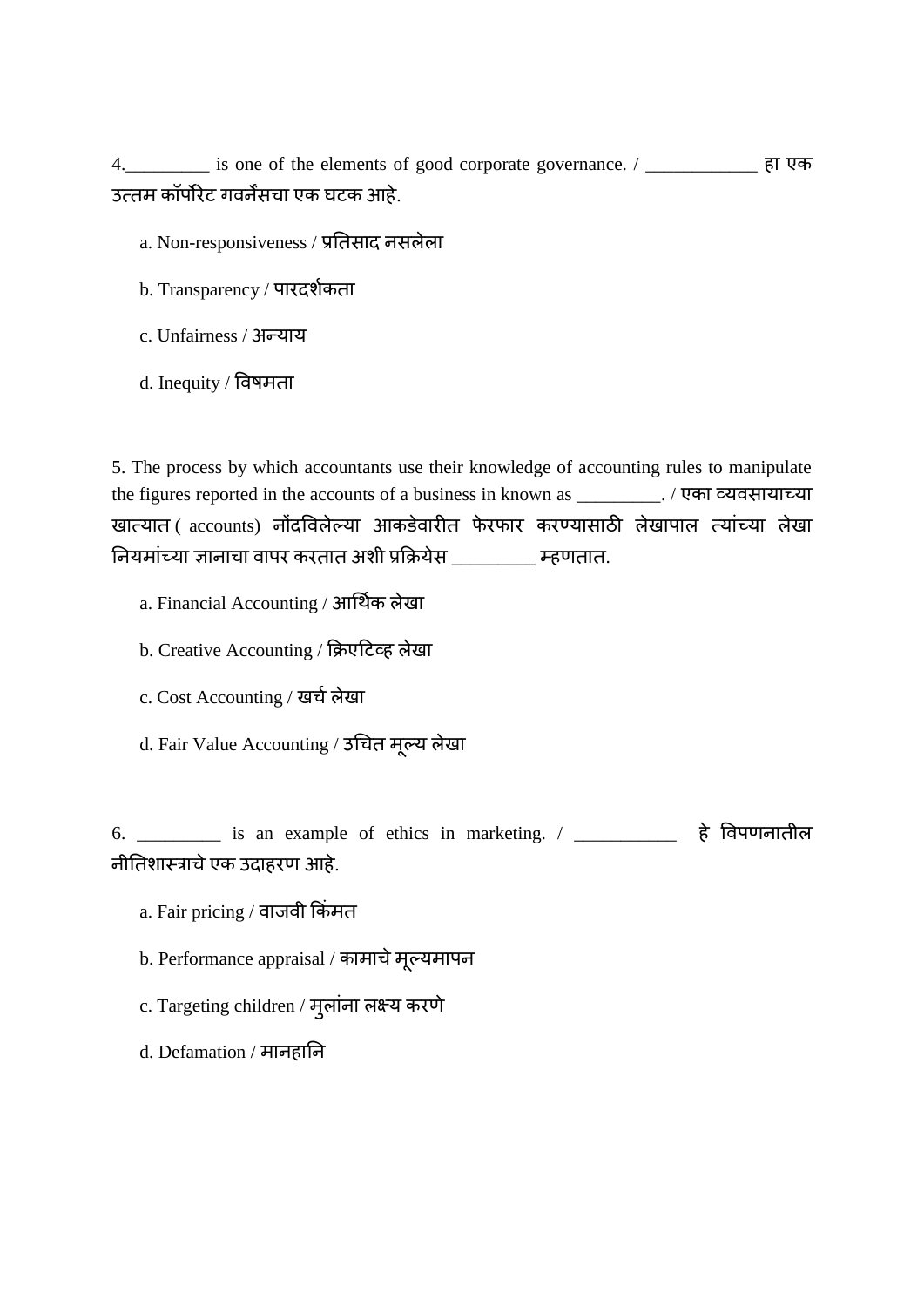7. consider the following sentences regarding the CSR: and mark the correct answer. सीएसआर संबंधित खालील वाक्यांचा विचार करा: आणि योग्य उत्तर चिन्हांकित करा.

- A. CSR is a form of corporate self regulation integrated into a business model. / सीएसआर व्यवसाय प्रारूप मध्ये समाकलित कॉर्पोरेट स्वयं नियमचा एक प्रकार आहे.
- B. Corporate social responsibility is just a norm set by the law of the country. / कॉपोरेट सामाजिक जबाबदारी ही फक्त देशाच्या कायदयाने ठरवन दिली आहे.
- C. it is just a certain percentage of company's net profit to give as a CSR. / शीएशआर म्हणून देणे कंपनीच्या निव्वळ नफ्यातील काही टक्केवारी आहे.
- D. CSR is charity or mere donations for the well being of the society. / एश.एश.आर षी समाजातील हितासाठी दान किंवा केवळ देणगी आहे.

8. consider the following sentences regarding business firm: / व्यवसाय संस्थे संबंधित खालील वाक्यांचा विचार करा:

i. Business firms must keep in mind and practice the social betterment of the employee, community, and region in which they conduct business activities. / व्यवसाय संस्थांनी कर्मचारी,

समुदाय आणि ज्या प्रदेशात ते व्यवसायिक क्रियाकलाप करतात तेथील सामाजिक उत्कर्ष लक्षात ठेवणे आवश्यक आहे.

ii. business firms need to practices environmentally sustainable activities / व्यवसाय संस्थांना पर्यावरणीय शाश्वत क्रियाकलाप करण्याची आवश्यकता आहे

iii. The business firm must emphasize eco friendly production. / व्यवसाय संस्थेने इको फ्रेंडली उत्पादनावर जोर दिला पाहिजे.

iv. Business firms need to create economic value to survive and prosper society as a whole. / संपूर्ण समाज टिकवण्यासाठी व समृद्ध होण्यासाठी व्यावसायिक संस्थांना आर्थिक मूल्य निर्माण करण्याची आवश्यकता आहे.

Which of the above sentences does not express the role of business firm? / वरील पैकी कोणते वाक्ये व्यवसाय संस्थेची भूमिका व्यक्त करीत नाही?

- A. only I / फक्त i
- B. i & ii / I & ii
- C. iii  $&$  iv / iii  $&$  iv
- D. i,ii,iii & iv are relevant / I,ii,iii & iv संबंधित आहेत